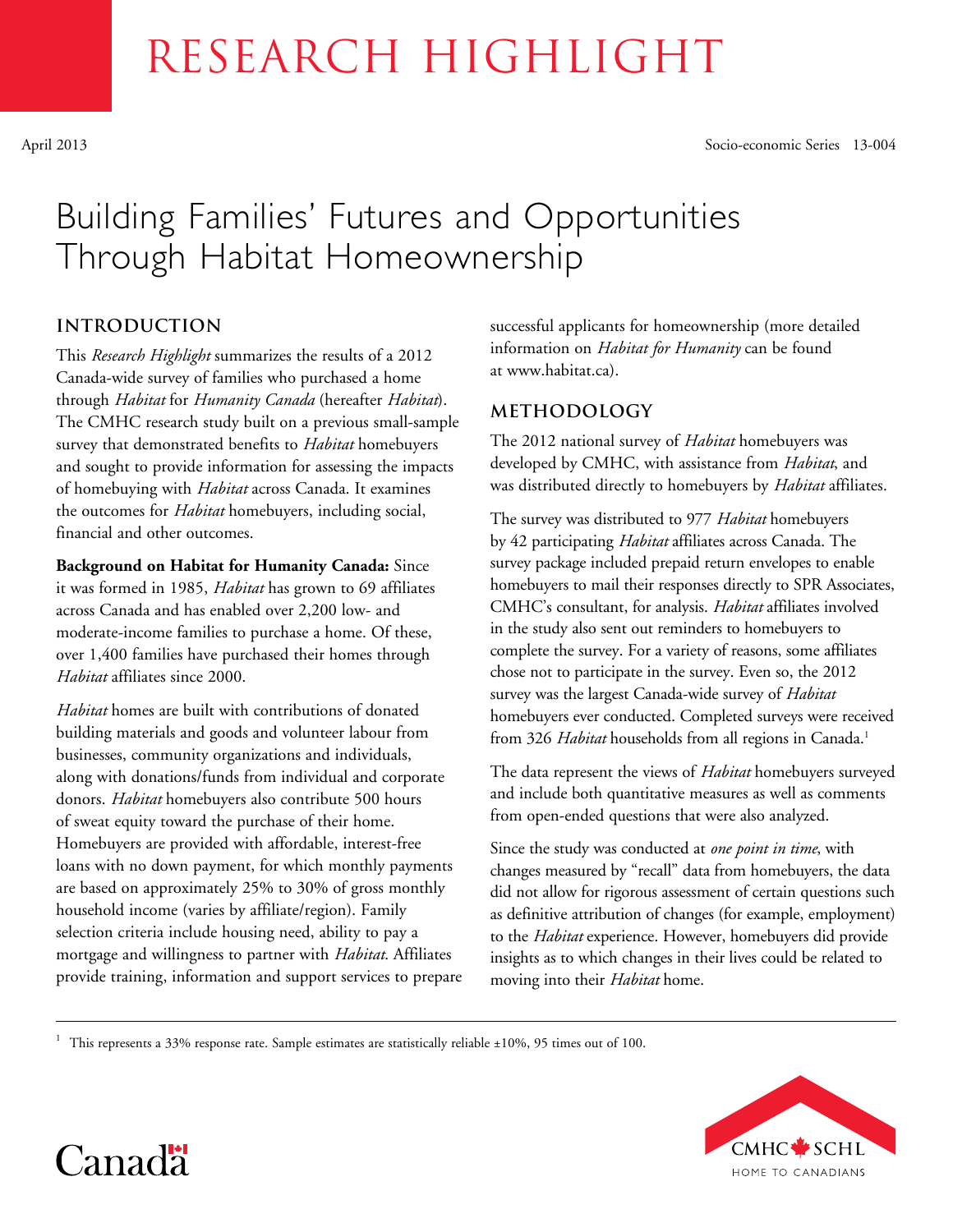Building Families' Futures and Opportunities Through Habitat Homeownership

# **Findings**

### **Profile of** *Habitat* **homebuyers surveyed**

The survey data show that *Habitat* homebuyers are predominantly working families with children, as summarized below:

- <sup>n</sup> **Among the homebuyers surveyed, 80% were families with children living at home.** The balance included couples without children living at home, single individuals and households with other living arrangements. Nearly half (44%) were two-parent families, and 36% were one-parent families at the time of the survey.<sup>2</sup>
- <sup>n</sup> **The** *Habitat* **homebuyers surveyed reported strong labour force attachment** before they moved into their *Habitat* home (90%) and at the time of the survey (84%), with the difference related to an increase in retirees and students. The major change identified was an increase in labour force participation among spouses/ partners at the time of the survey (25%), as compared to when they purchased their *Habitat* home (15%).
- <sup>n</sup> **High labour force participation rates were coupled with substantial labour force mobility.** About half of the *Habitat* homebuyers reported that they had started a new job, been laid off, gone on and off Employment Insurance, or found new employment; 17.1% reported having returned to school, and 21.5% reported that they had upgraded their job skills or started to learn a new trade. More than 25% indicated that they planned to undertake skills/trade upgrading within the next five years.

These data demonstrate sustained labour force attachment, increased spouse/partner employment, and development of new job skills among *Habitat* homebuyers. Further research would be required to determine to what extent these trends could be related to buying a *Habitat* home.

# **Changes in housing and neighbourhood**

**Assessments of previous housing:** The majority of *Habitat* homebuyers reported that they had previously lived in rental housing, with many indicating that their prior housing

required major repairs, was overcrowded and/or was too costly. Thus, moving into new, standard quality *Habitat* homes had immediate positive impacts for homebuyers in terms of improved housing and overall living conditions:

- <sup>n</sup> **About 70% of the** *Habitat* **homebuyers reported that they had previously lived in private rental housing,** and a total of nearly 27% noted that they had resided in subsidized or social housing or rent-geared-to-income units before moving to their *Habitat* home.
- <sup>n</sup> **Among the homebuyers surveyed, 39% reported that their previous housing was in need of major repairs—36% noting overcrowding and 41% citing that their previous housing was too costly.** The survey data did not allow the researchers to determine the proportion of *Habitat* households in core housing need.<sup>3</sup>
- <sup>n</sup> **Homebuyers' comments highlighted their previous poor quality, unhealthy and crowded living conditions.** The homebuyers also noted the positive impacts for their families of obtaining good quality housing. In addition, they commented on the importance of the security, stability and sense of control that comes with homeownership.

**Assessments of the 'new' neighbourhood: Homebuyers generally reported that the neighbourhood conditions were better in their** *Habitat* **home.** The vast majority of the homebuyers surveyed rated their new *Habitat* neighbourhood as safer, better for children, friendlier and more convenient than where they had lived previously (see figure 1).

The survey data show strong positive improvements in housing and neighbourhood conditions for a large majority of *Habitat* homebuyers and their families. This impact is directly related to the move to more acceptable, higher quality housing.

# **Changes in family and child participation and overall well-being**

The survey also examined other changes that *Habitat* families had experienced and found strong positive improvements in children's well-being, as noted below:

<sup>2</sup> The survey did not examine changes in family composition since moving into a *Habitat* home.

<sup>3</sup> For a definition of core housing need, see *Canadian Housing Observer* at www.cmhc.ca.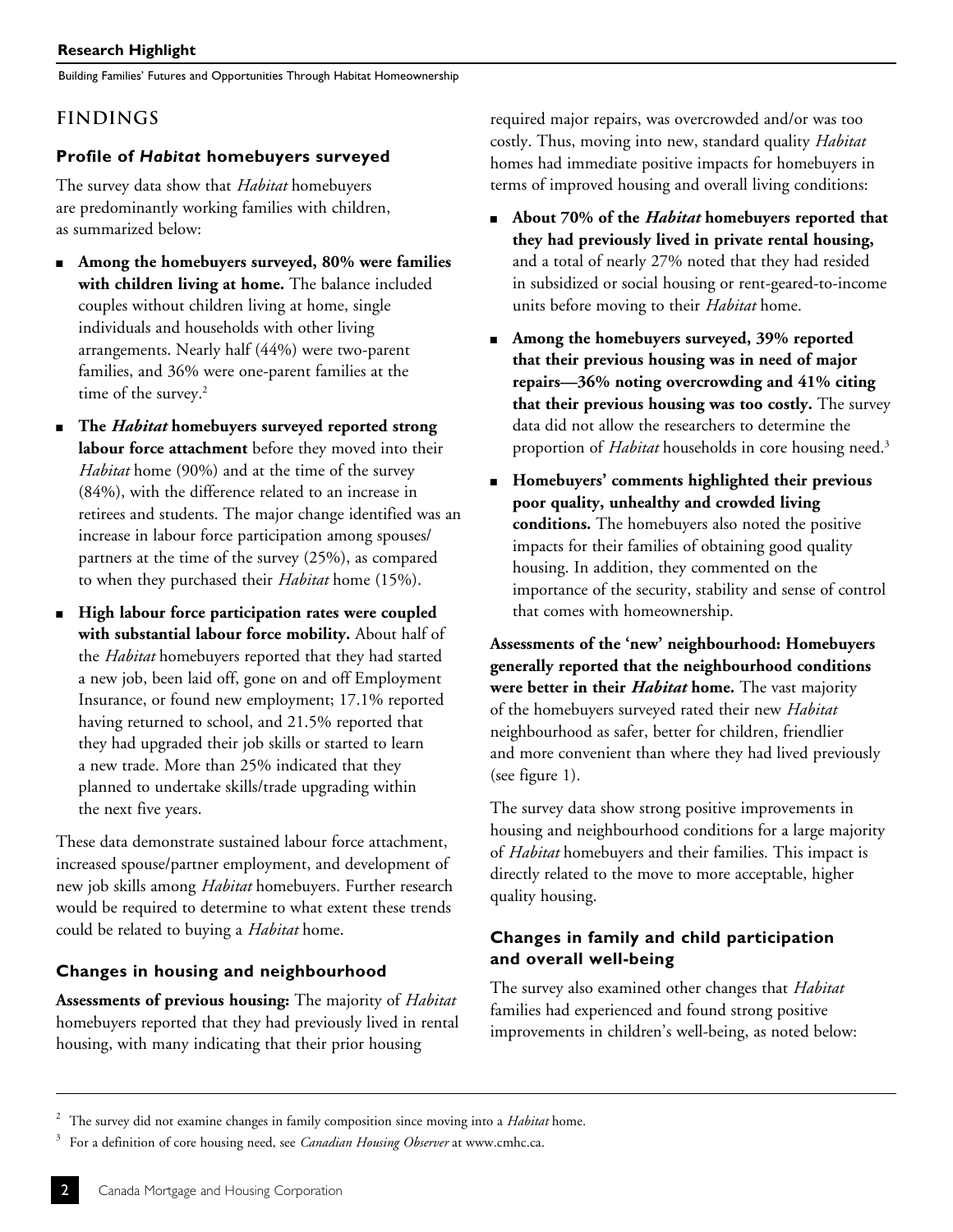

- **Figure 1** Homebuyers' Assessments of their *Habitat* Neighbourhood (shows ratings of degree of improvement on a  $0-100$  scale, where  $100 =$  full achievement of the positive anchor of the scale, for example, "safer," "better for kids," etc.)
- <sup>n</sup> **Homebuyers' ratings indicated across-the-board improvements in children's well-being and school performance,** with a majority reporting increased confidence, improved behaviour, higher grades, increased enjoyment of school and better attendance (see figure 2). Homebuyers' comments suggest that living in stable housing with more room for children to study is one contributing factor.
- <sup>n</sup> **Children also increased their participation in activities outside school,** including sports (increased from 50% to nearly 61%), music and arts (increased from nearly 18% to 30%), and volunteering (increased from 29% to 45%).

While about half of *Habitat* families had children participating in activities before moving into their *Habitat* home, this had increased to 68% at the time of the survey.

Family social participation across a range of indicators was fairly stable, with about 70% of the homebuyers reporting involvement in various forms of activities before moving into their *Habitat* home and at the time of the survey:

<sup>n</sup> **Family participation in volunteering increased from 52% to nearly 61%.** This included additional volunteer hours related to involvement with *Habitat* activities.

Building Families' Futures and Opportunities Through Habitat Homeownership

Family participation in school councils declined, **from about 18% to 11%.** This may be related to the age of children at the time of the survey and reduced parent involvement in secondary schools than in elementary schools.

A major finding from the survey was the improvement in children's school performance and well-being since moving into their *Habitat* home. To the extent that these improvements would not have occurred without moving into a *Habitat* home, this outcome would represent a major and long-term social benefit from the new *Habitat* housing.

#### **Impacts on health**

More than three-quarters (78%) of the *Habitat* homebuyers surveyed rated their own health and the health of their families as 'better now' than in their previous housing.

Over 70% of the homebuyers reported improvements on a range of indicators (such as reduced colds and flu, allergies, asthma symptoms and stress). Thirty-one per cent reported less frequent visits to the doctor, and about 25% reported fewer days of work missed because of illness.

With improvements in housing quality and less overcrowding, as noted above, improvements in the actual or perceived health of household members may be related to living in better housing. Some homebuyers also commented that their previous housing had issues with mold, humidity and poor heating systems. Research has shown that these factors



**Figure 2** Improvements in Child School Performance and Well-Being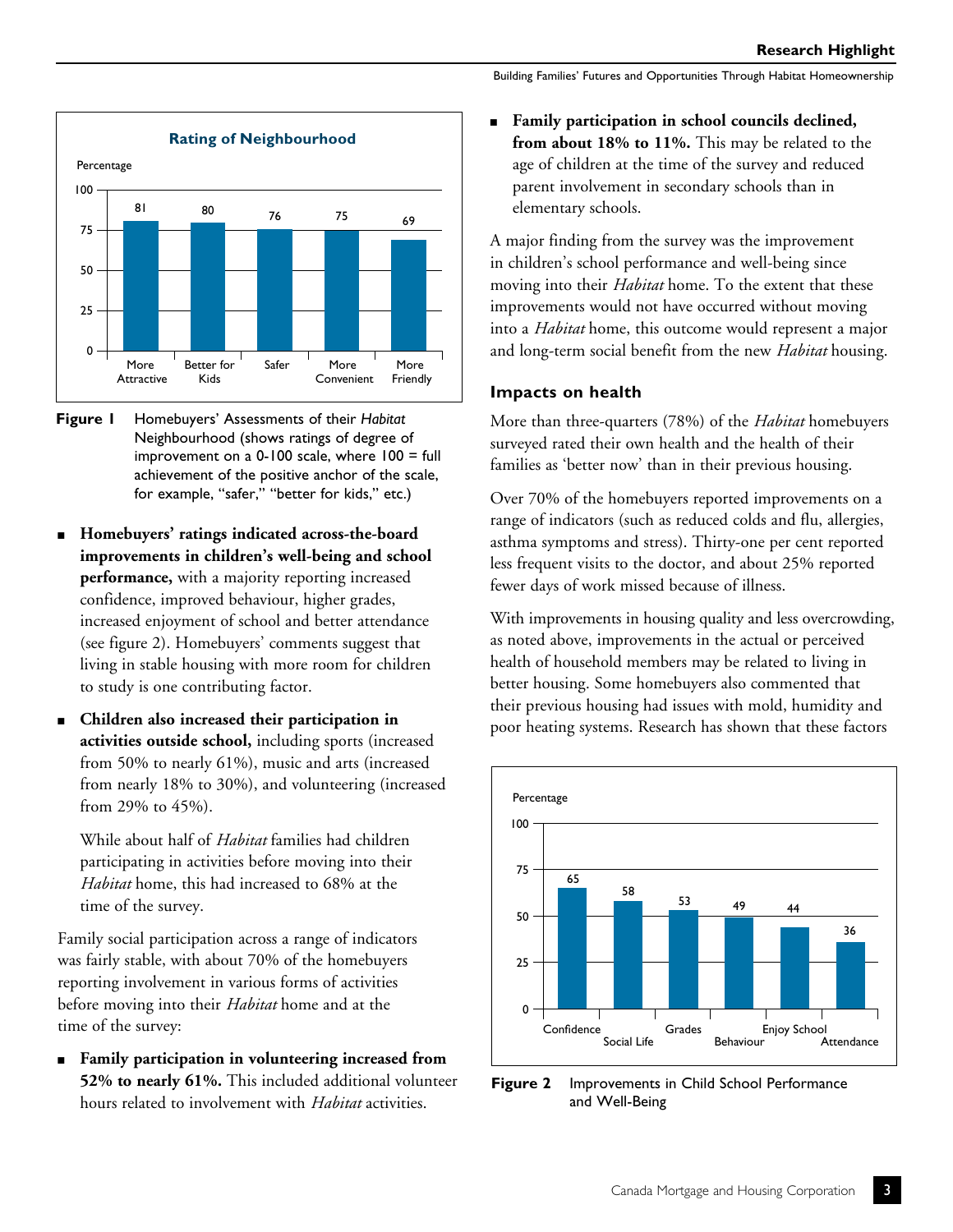#### **Research Highlight**

Building Families' Futures and Opportunities Through Habitat Homeownership

contribute to specific health problems. Therefore, some of the health outcomes reported are likely related to the better condition of the *Habitat* homes; however, more research would be required to directly attribute positive health outcomes to *Habitat* housing.

# **Financial impacts and benefits of buying a** *Habitat* **home**

Monthly mortgage payments for *Habitat* homes are based on approximately 25% to 30% of gross household income (varies by affiliate/region). This payment scheme allows for other homeownership costs (such as maintenance and taxes), thus being within the 30% shelter cost-to-income ratio typically used as a benchmark for indicating housing affordability.

Results from the survey indicate some positive financial impacts in terms of homebuyers being better off and building equity in their *Habitat* home:

- Among the *Habitat* homebuyers surveyed, 58% **reported that they were better off financially** now than before they moved into their *Habitat* home, with 29.5% noting 'about the same' and 12.5% indicating that they were 'worse off.'
- <sup>n</sup> **Nearly half (45%) indicated that they had more financial control** over monthly expenses now than before purchasing their *Habitat* home. Several homebuyers commented that they no longer faced the unpredictable rent increases that they had experienced when living in private rental units.
- Over two-thirds noted that their housing costs had **increased** compared to their previous housing: 37% noted that costs had gone up 'a lot' and 34% indicated that costs had increased 'a little.' About 18% noted that costs were lower for their *Habitat* home.
- Of the *Habitat* homebuyers, 62.5% reported that **they were building equity** in their homes, and a clear majority identified this as a major benefit of the *Habitat* home.

The survey assessed both the benefits and disadvantages of buying a *Habitat* home. The vast majority identified various benefits. A smaller percentage identified some disadvantages related to increased responsibilities. Over half indicated that they did not perceive any disadvantages of *Habitat* homeownership:

- **n Top-ranked benefits** included 'ability to make it your own,' a sense of stability and having a home in better condition (reported by 80% or more of *Habitat* homebuyers). Being able to build equity, having more room and having a backyard were also seen as benefits by over two-thirds of the *Habitat* homebuyers.
- **n The top-ranked disadvantage**—'responsibility for maintenance'—was selected by 28% of the homebuyers, while 19% indicated that 'responsibility for property taxes and insurance' was a disadvantage.

These data suggest that homebuyers perceive more benefits than disadvantages in becoming a *Habitat* homeowner, even though their housing costs may have increased. More detailed data would be required on shelter costs and incomes to fully assess impacts on housing affordability over time.

# **Assessment of support from** *Habitat* **and of the** *Habitat* **experience**

Survey data show that training and support from *Habitat* was highly valued by *Habitat* homebuyers. Indeed, over 80% of the *Habitat* homebuyers surveyed rated the help they received as being 'very useful' in preparing them for the responsibilities of homeownership. In addition, 86% indicated that they would recommend *Habitat* to family and friends.

Overall, homebuyers reported positive assessments of their *Habitat* experience and its impacts (see figure 3):

- <sup>n</sup> **Among the** *Habitat* **homebuyers surveyed, 86% reported that they were happier since moving into their** *Habitat* **home** (only 10% noted that they were 'the same' in terms of overall happiness, while 4% indicated that they were 'less happy').
- <sup>n</sup> **A proportion of 89% indicated that their family life had improved**—6% indicated 'about the same' and 4% indicated 'worse.'
- <sup>n</sup> **Many noted the value of becoming involved in a wider supportive community** and building networks with other *Habitat* homebuyers.

These data reflect positive experiences of the large majority of the *Habitat* homebuyers surveyed as well as broader positive benefits in terms of community building.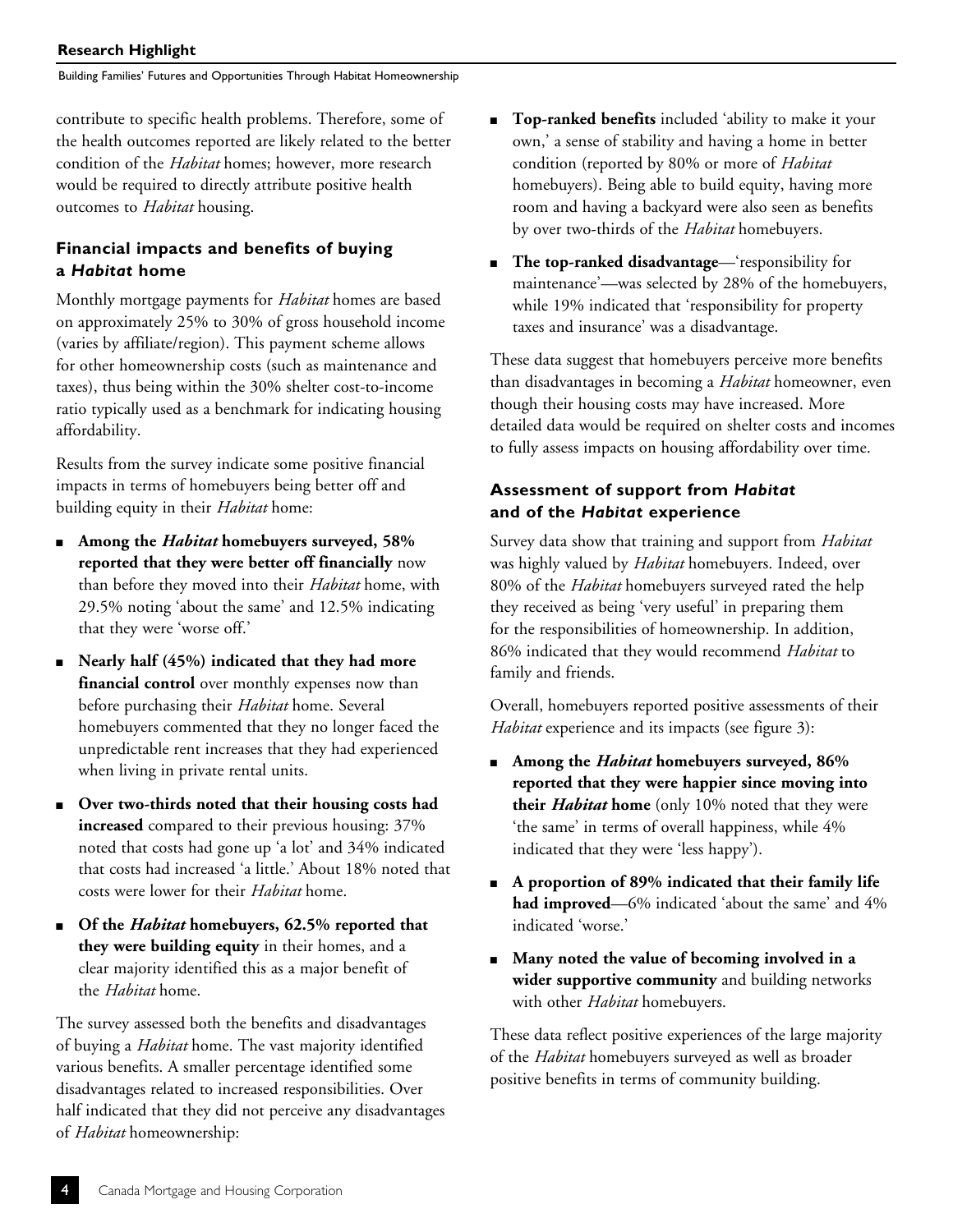**Overall assessments:** The survey results reflect a range of positive changes for the vast majority of *Habitat* homebuyers since moving into their home, including major improvements in housing conditions, child well-being and school performance, health, and personal and family life. Although housing costs were reported to have increased for two-thirds of those surveyed, more than half felt that they were still better off financially. Over 80% identified the major benefits as having a home that they could call their own, a sense of stability and overall better living conditions. Less than half identified any disadvantages to owning a *Habitat* home, with the responsibility for maintenance being the most frequently cited disadvantage. Assistance from *Habitat* affiliates was highly rated, and a large majority (86%) would recommend *Habitat* to family and friend (see figure 3).



**Figure 3** Homebuyers' Overall Assessments

Improvements in housing conditions and the ability of lowerand moderate-income families to afford to buy a home are two clear outcomes related to *Habitat* homebuying. However, a key question in this study was the extent to which other positive changes resulted from moving into *Habitat* housing. More than half of the survey respondents (63%) noted that all or most of the changes were attributable to buying their *Habitat* home, while 22% indicated that some of changes were due to their *Habitat* home. The remaining 15% reported that changes in their lives were not a result of purchasing their *Habitat* home.

Building Families' Futures and Opportunities Through Habitat Homeownership

# **Summary**

The vast majority of the homebuyers surveyed rated their new *Habitat* neighbourhood as safer, better for children, friendlier and more convenient than where they had lived previously.

A major finding from the survey was the improvement in children's school performance and well-being since moving into their *Habitat* home. To the extent that these improvements would not have occurred without moving into a *Habitat* home, this outcome would represent a major and long-term social benefit from the new *Habitat* housing.

Improved health was reported by more than three-quarters of the homebuyers surveyed, including improvements in their own health and the health of family members.

Broad positive impacts of the new *Habitat* home were noted, with 86% of the *Habitat* homebuyers indicating they were happier in their new housing and 89% indicating that their family life had improved.

The majority of the *Habitat* homebuyers surveyed perceived that the positive outcomes for themselves and their families were linked to their purchasing a *Habitat* home.